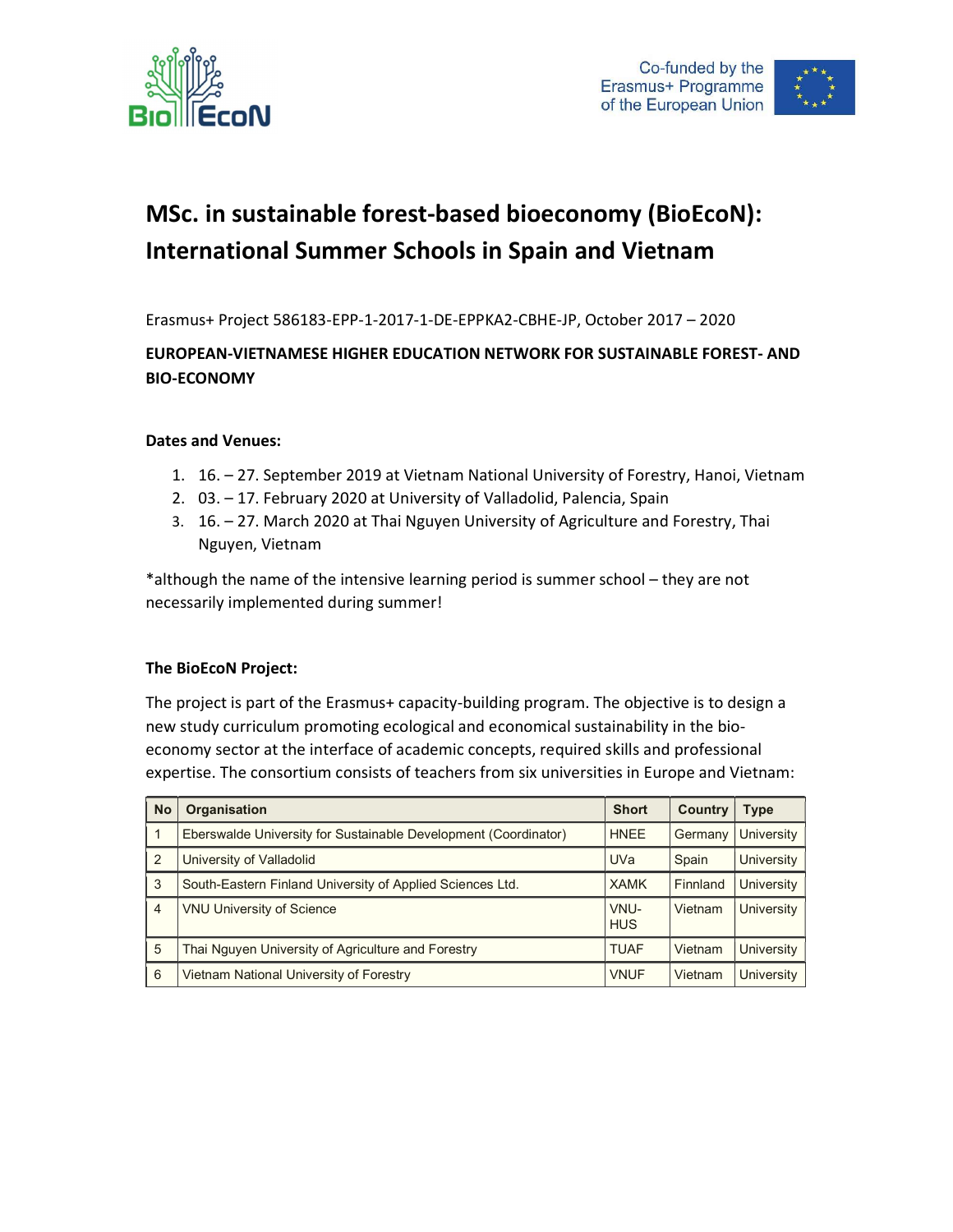Topics: Courses cover a broad spectrum of multidisciplinary, technology-oriented topics in sustainable forest resource management including governance frameworks, innovative processes and products, and economics and markets. They mirror a contemporary paradigm shift from forest management focused solely on timber production to alternative uses and multifunctional management. In addition to practical skills, students learn to reconcile the social demands of wood and bioenergy with other regulatory and cultural ecosystem services such as climate and water regulation, nutrition and health, landscape aesthetics and natural heritage, and recreation.

Content: The BioEcoN Summer Schools equip students with knowledge and skills required to help mold and navigate in the rapidly developing field of sustainable forest-based bioeconomy, particularly in SE Asia and Europe. They provide a platform to discuss this topic in a highly interdisciplinary and inspiring atmosphere among many international scholars and lecturers. Participants receive instruction on four module topics over two weeks, learning new methods, tools and technologies from various disciplines. Two field trips are foreseen for each summer school, including practical training at a local forest site (marteloscope) and a cultural excursion (National Park, etc.).

#### Benefits for Participants:

Each summer school provides an opportunity to:

- 1. gain knowledge in the field of sustainable forest-based bioeconomy
- 2. participate in the BioEcoN project as evaluators of new course material
- 3. study in an international setting with peers from across Europe and Vietnam
- 4. receive subsidized travel and living costs for up to 2 weeks of study

Modes of Delivery: The M.Sc. Summer School will be highly interactive.

Students may complete the summer school as a facultative module and receive a certificate of participation, or as an elective module for 6 ECTS (with grading based on a final essay or project work).

Selection of Modules: The BioEcoN curriculum includes 18 courses or modules (see http://bioecon.eu/). Each summer school participant is assigned 4 module topics based on their stated preferences and date of application (space is limited). Modules offered during each week of summer school will be announced in June 2019.

Language: All courses will be taught in English language.

### Application / Enrollment Process:

Students are chosen based on total amount of ECTS credit points and average grade, and a letter of motivation demonstrating English language proficiency. Preference will be given to students registering to receive elective credits. Students not initially selected may still be considered for subsequent summer schools. Efforts will be made to accept an equal number of qualifying male and female students.

The deadline to apply for the 1<sup>st</sup> summer school in Hanoi, Vietnam is 31. Mai 2019!